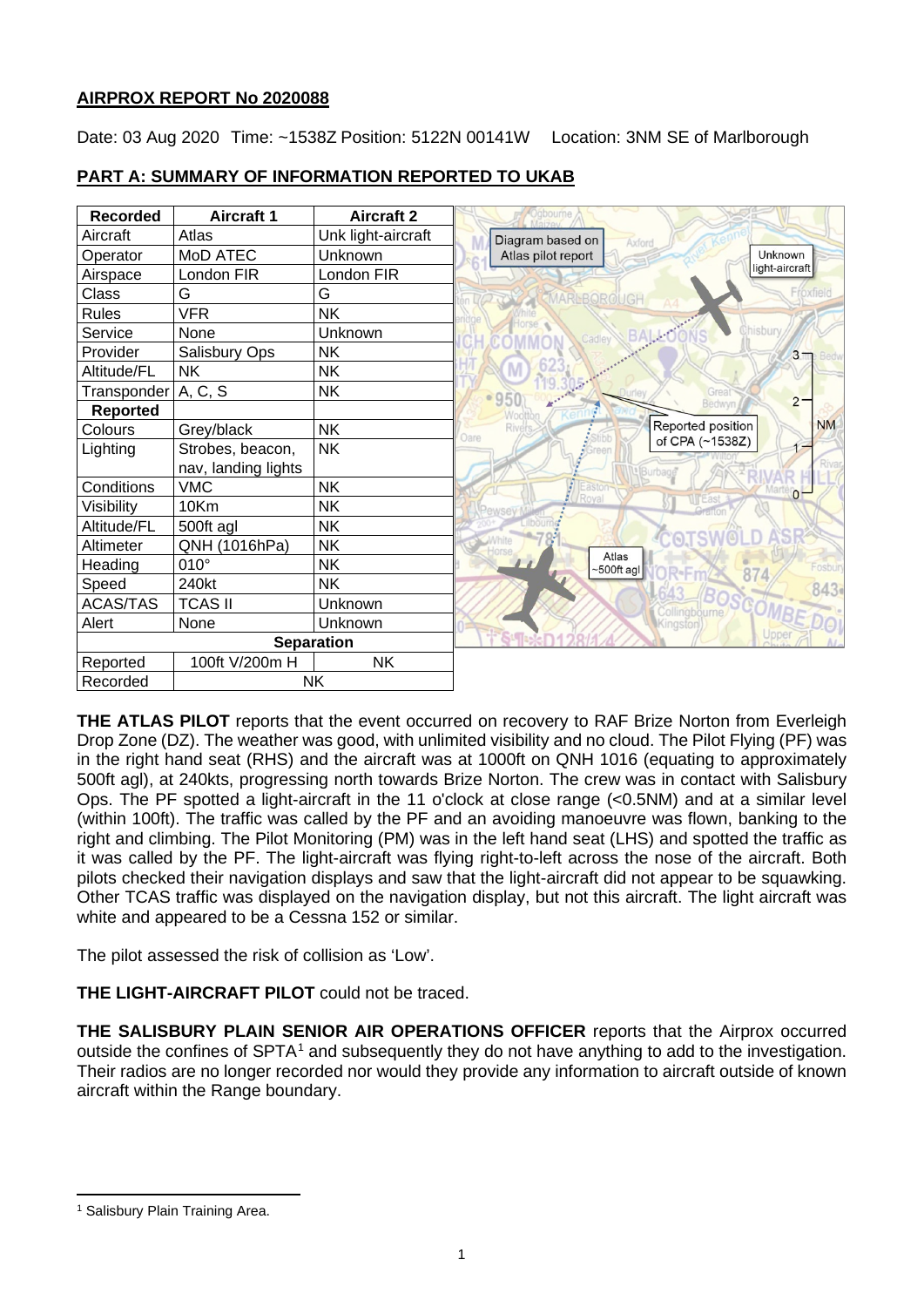### **Factual Background**

The weather at Boscombe Down was recorded as follows:

METAR EGDM 031550Z 30012KT CAVOK 19/07 Q1016 NOSIG RMK BLU BLU=

#### **Analysis and Investigation**

## **UKAB Secretariat**

Analysis of the NATS radar replay revealed that neither aircraft was visible on radar. Therefore, no accurate plot of the aircraft's respective tracks was possible and neither was a measurement of the CPA.

The Atlas and unknown light-aircraft pilots shared an equal responsibility for collision avoidance and not to operate in such proximity to other aircraft as to create a collision hazard. [2](#page-1-0) If the incident geometry is considered as converging then the Atlas pilot was required to give way to the unknown light-aircraft.<sup>[3](#page-1-1)</sup>

### **Comments**

### **HQ Air Command**

At the time of the Airprox, the Atlas Pilot had recently departed SPTA, was working Salisbury Ops and was just about to transfer across to Brize Approach. As a result, at the time of the Airprox, they weren't in receipt of a Traffic Service and chose not to report an Airprox to Salisbury Ops as their aircraft was just outside Salisbury Ops' area of operation.

It would appear that the light aircraft encountered was neither squawking nor talking to an ATS agency. As such, lookout was the only available barrier to the prevention of a mid-air collision and it is fortunate that the Atlas crew spotted the light aircraft in time to effect a manoeuvre sufficient to increase separation. Despite this, the Atlas pilot has opined that a collision with the light aircraft did not appear likely, but a very close pass behind the aircraft was imminent before the avoiding manoeuvre was initiated. This Airprox serves as a reminder that GA can be encountered anywhere in Class G airspace with no warning, and that a robust lookout remains key to the avoidance of midair collision.

#### **Summary**

An Airprox was reported when an Atlas and an unknown light-aircraft flew into proximity 3NM SE of Marlborough at ~1538Z on Monday 3<sup>rd</sup> August 2020. The Atlas pilot was operating under VFR in VMC and was not in receipt of an Air Traffic Service. The light-aircraft pilot could not be traced.

## **PART B: SUMMARY OF THE BOARD'S DISCUSSIONS**

Information available consisted only of a report from the Atlas pilot. Relevant contributory factors mentioned during the Board's discussions are highlighted within the text in bold, with the numbers referring to the Contributory Factors table displayed in Part C.

Due to the exceptional circumstances presented by the coronavirus pandemic, this incident was assessed as part of a 'virtual' UK Airprox Board meeting where members provided a combination of written contributions and dial-in/VTC comments.

The Board first heard from a military member with experience of operating on Salisbury Plain who informed members that, on occasion, aircraft passing to the north of the Plain call on the Salisbury Ops

<span id="page-1-0"></span><sup>2</sup> SERA.3205 Proximity. MAA RA 2307 paragraphs 1 and 2.

<span id="page-1-1"></span><sup>3</sup> SERA.3210 Right-of-way (c)(2) Converging. MAA RA 2307 paragraph 12.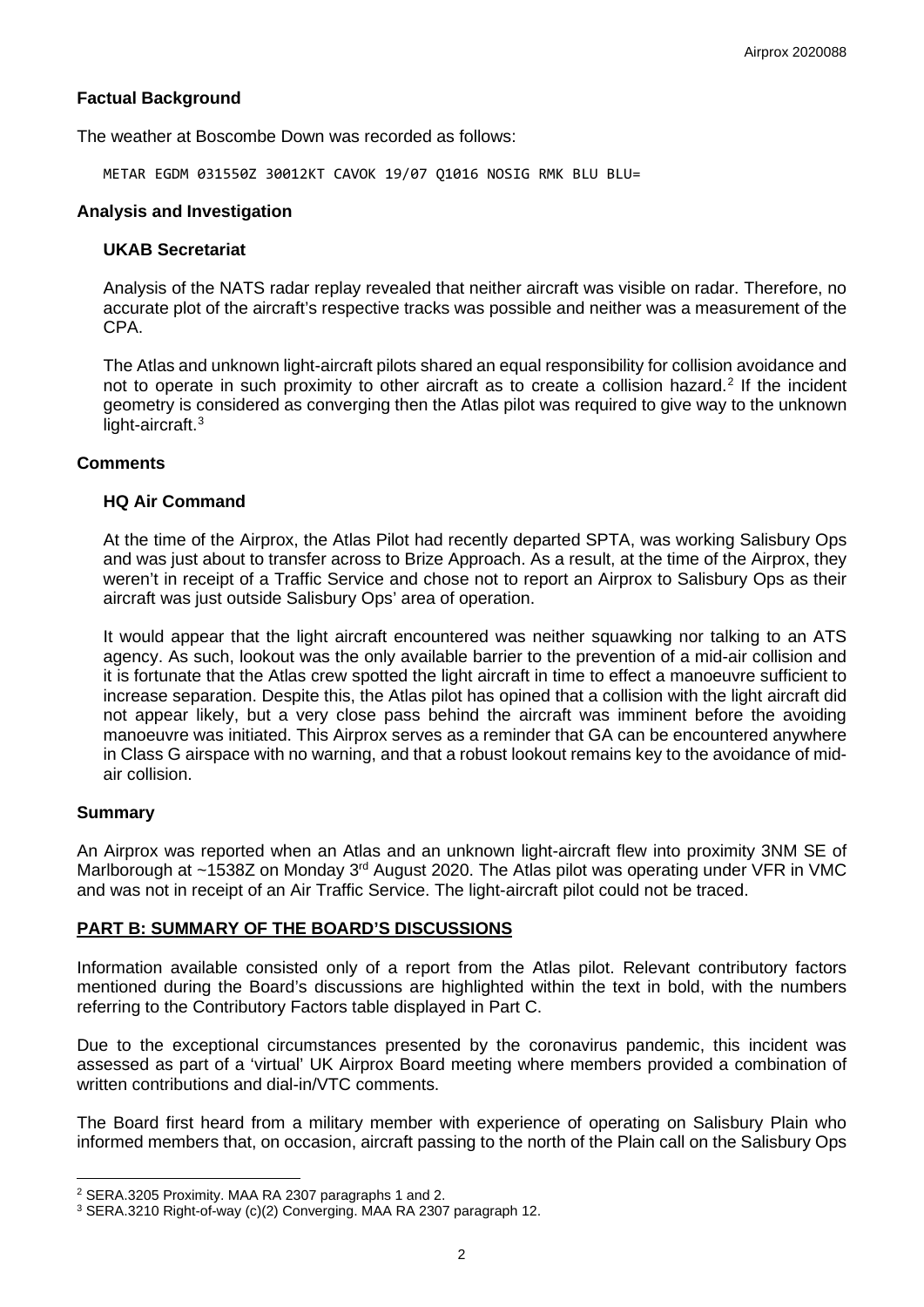frequency to gain information on military traffic transiting in or out of the Danger Area to the north. Thus, it was entirely justified for the Atlas pilot to have maintained the Salisbury Ops frequency as they departed the Pain to the north. Furthermore, the Atlas pilot's decision to transit at 500ft agl had been taken, in all likelihood, to not only achieve low-flying training objectives but also to avoid the height band in which it would have been more likely to encounter GA traffic. It had also been unsurprising that the Atlas pilot had yet to make contact with Brize Norton, given that they had been at low-level and would have been below the base of the Brize Norton radar coverage.

The Board then heard from a GA member that a light-aircraft that resembled a 'Cessna 152 or similar' would most likely have been equipped with a transponder and, therefore, the Board could not draw any conclusions as to why the light-aircraft had either not been transponding or had had a serviceable transponder that had not been detected by the TCAS II equipment fitted to the Atlas (the event occurred below the base of NATS radar coverage and so neither aircraft was displayed on the NATS radar replay). In any case, the Board agreed that the non-detection of the light-aircraft by the TCAS on-board the Atlas had been contributory to the Airprox (**CF2**) and that this had bean the only realistic opportunity for the Atlas pilot to have gained situational awareness of the presence of the light aircraft (**CF1**).

The Board considered it unfortunate that the UKAB Secretariat had been unable to trace the lightaircraft pilot, as this had denied them the opportunity to fully assess the performance of the Flight Elements' Situational Awareness, Electronic Warning Systems and See and Avoid barriers, the latter of which generated some discussion as to whether the light-aircraft pilot had seen the Atlas and considered that the existing separation had been adequate. Whilst members felt that, in all likelihood, an aircraft the size of an Atlas would have been seen by the light-aircraft pilot, without a report for the light-aircraft pilot it could not be stated with any degree of certainty and so the Board agreed that the See and Avoid barrier had not been assessable.

Turning to the risk involved in this event, members acknowledged that they only had the Atlas pilot's report with which to make an assessment which could not be corroborated with radar or GPS data. That said, the Board felt that the Atlas pilot's assessment of both the collision risk and separation were coherent, and noted that they had had time to take action to increase separation and assessed the risk of collision as 'low'. Accordingly, the Board agreed that, although safety had been degraded, there had been no risk of collision and so members assigned a Risk Category C to this Airprox.

# **PART C: ASSESSMENT OF CONTRIBUTORY FACTORS AND RISK**

## Contributory Factors:

| 2020088                                                               |                                            |                                                           |  |  |  |  |
|-----------------------------------------------------------------------|--------------------------------------------|-----------------------------------------------------------|--|--|--|--|
| <b>Factor</b>                                                         | <b>Description</b>                         | Amplification                                             |  |  |  |  |
| <b>Flight Elements</b>                                                |                                            |                                                           |  |  |  |  |
| <b>.</b> Situational Awareness of the Conflicting Aircraft and Action |                                            |                                                           |  |  |  |  |
| Contextual                                                            | • Situational Awareness and Sensory Events | Pilot had no, late or only generic, Situational Awareness |  |  |  |  |
| • Electronic Warning System Operation and Compliance                  |                                            |                                                           |  |  |  |  |
| Technical                                                             | • ACAS/TCAS System Failure                 | Incompatible CWS equipment                                |  |  |  |  |

Degree of Risk: C

## Safety Barrier Assessment<sup>[4](#page-2-0)</sup>

In assessing the effectiveness of the safety barriers associated with this incident, the Board concluded that the key factors had been that:

<span id="page-2-0"></span><sup>4</sup> The UK Airprox Board scheme for assessing the Availability, Functionality and Effectiveness of safety barriers can be found on the [UKAB Website.](http://www.airproxboard.org.uk/Learn-more/Airprox-Barrier-Assessment/)